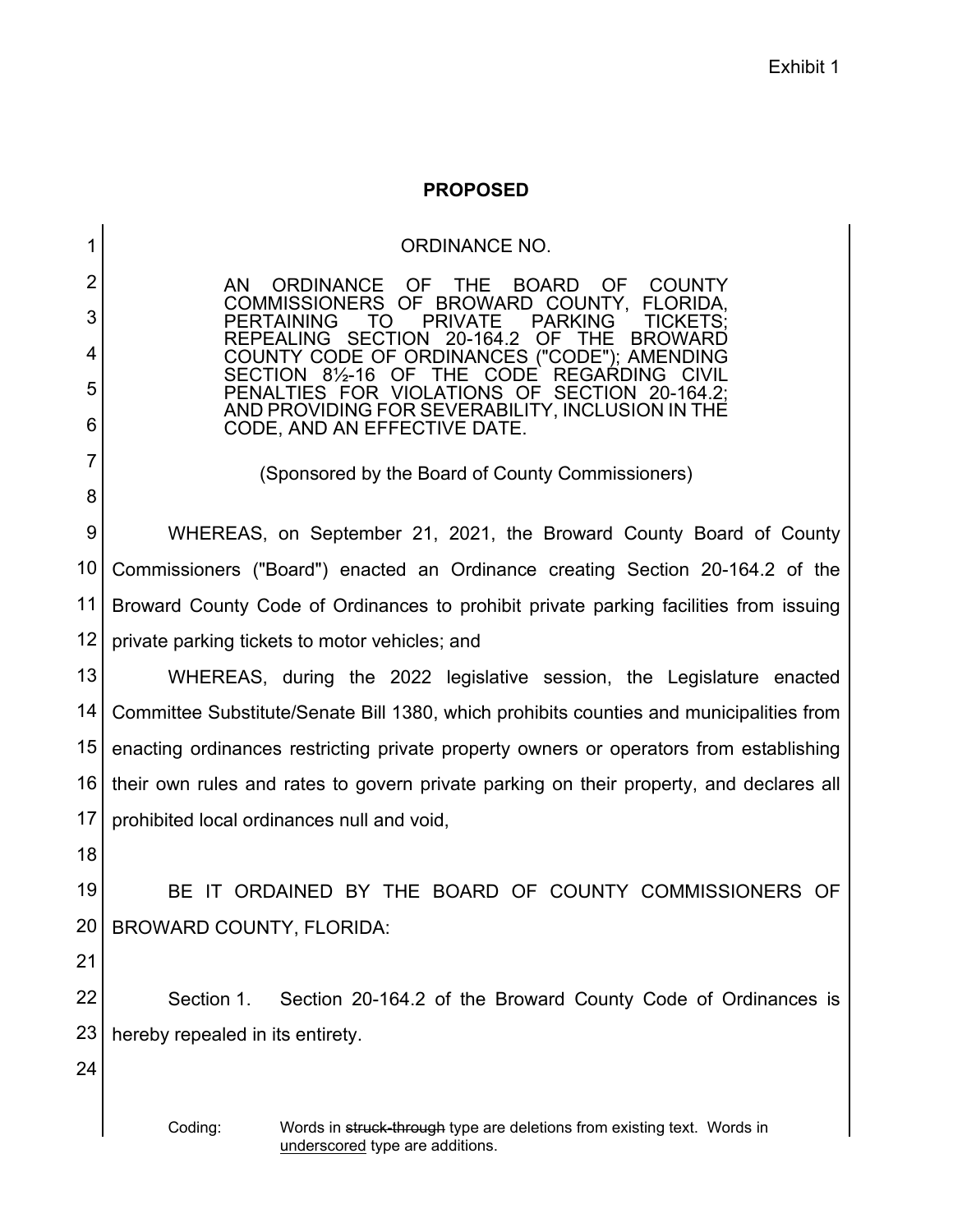| 1              | Section 8 <sup>1</sup> / <sub>2</sub> -16 of the Broward County Code of Ordinances is hereby<br>Section 2. |                                                                                                                 |           |           |  |
|----------------|------------------------------------------------------------------------------------------------------------|-----------------------------------------------------------------------------------------------------------------|-----------|-----------|--|
| $\overline{2}$ | amended to read as follows:                                                                                |                                                                                                                 |           |           |  |
| 3              | Sec. 81/2-16. Schedule of civil penalties.                                                                 |                                                                                                                 |           |           |  |
| 4              |                                                                                                            |                                                                                                                 |           |           |  |
| 5              | <b>Violations of Towing and Immobilization Regulations:</b><br>(b)                                         |                                                                                                                 |           |           |  |
| 6              |                                                                                                            | Fine                                                                                                            |           |           |  |
| 7              |                                                                                                            | Violation                                                                                                       | First     | Repeat    |  |
| 8              |                                                                                                            |                                                                                                                 | Violation | Violation |  |
| 9              |                                                                                                            |                                                                                                                 |           |           |  |
| 10             | (35)                                                                                                       | Issuing a private parking ticket or                                                                             |           |           |  |
| 11             |                                                                                                            | applying an immobilization device in                                                                            |           |           |  |
| 12             |                                                                                                            | violation of Sec. 20-164.2                                                                                      | 250.00    | 500.00    |  |
| 13             |                                                                                                            |                                                                                                                 |           |           |  |
| 14             |                                                                                                            |                                                                                                                 |           |           |  |
| 15             | Section 3.                                                                                                 | Severability.                                                                                                   |           |           |  |
| 16             | If any portion of this Ordinance is determined by any court to be invalid, the invalid                     |                                                                                                                 |           |           |  |
| 17             | portion will be stricken, and such striking will not affect the validity of the remainder of this          |                                                                                                                 |           |           |  |
| 18             | Ordinance. If any court determines that this Ordinance, in whole or in part, cannot be                     |                                                                                                                 |           |           |  |
| 19             | legally applied to any individual, group, entity, property, or circumstance, such                          |                                                                                                                 |           |           |  |
| 20             | determination will not affect the applicability of this Ordinance to any other individual,                 |                                                                                                                 |           |           |  |
| 21             | group, entity, property, or circumstance.                                                                  |                                                                                                                 |           |           |  |
| 22             |                                                                                                            |                                                                                                                 |           |           |  |
| 23             |                                                                                                            |                                                                                                                 |           |           |  |
| 24             |                                                                                                            |                                                                                                                 |           |           |  |
|                | Coding:                                                                                                    | Words in struck-through type are deletions from existing text. Words in<br>underscored type are additions.<br>2 |           |           |  |